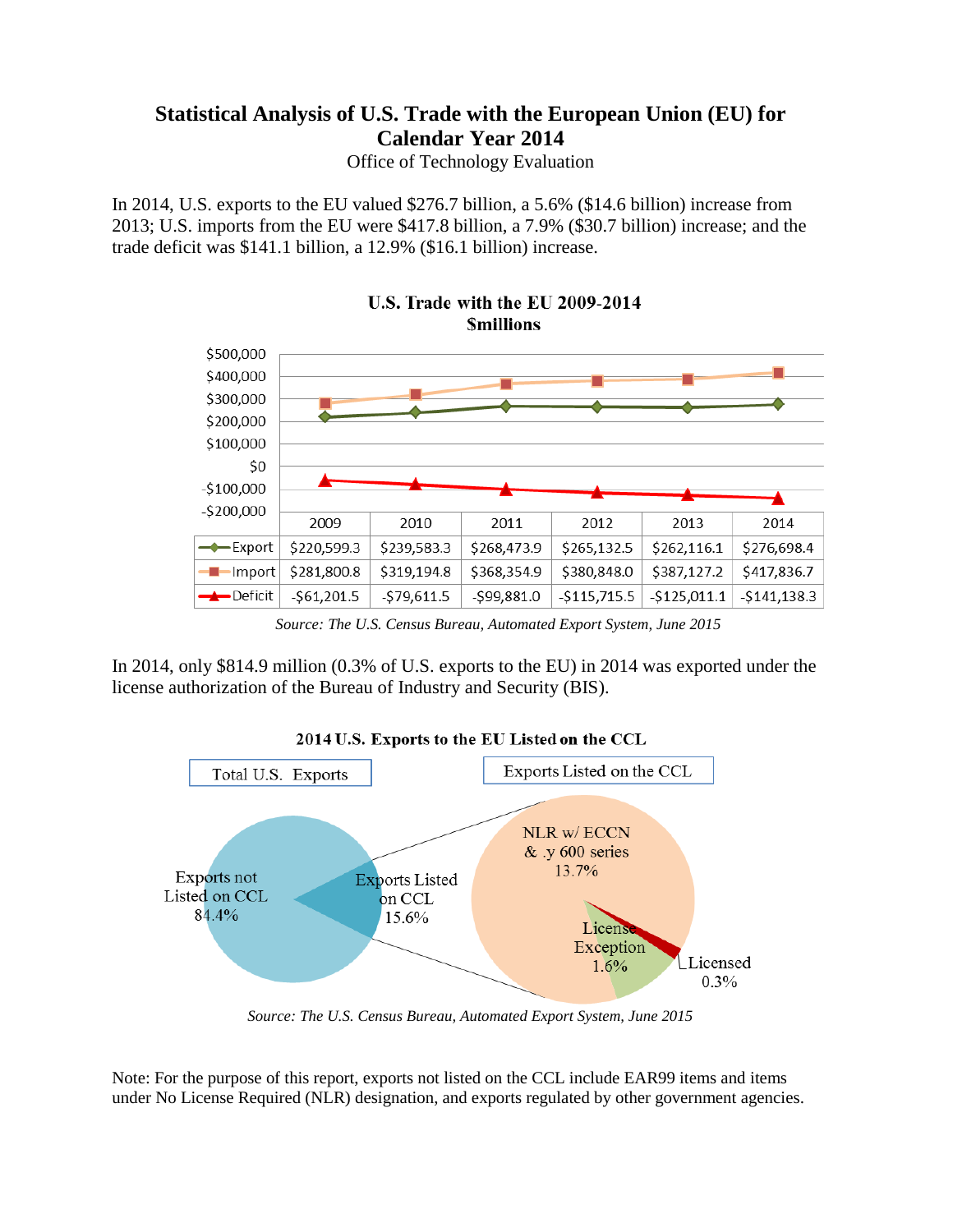Of the \$4.5 billion in U.S. exports under a BIS license exception to the EU in 2014, \$3.7 billion (82.0% of the total) included Encryption commodities, Software and Technology (ENC), followed by temporary imports, exports, and re-exports (TMP) at \$407.0 million (9.1%).



*Source: The U.S. Census Bureau, Automated Export System, June 2015*

#### **2014 U.S. Exports to the EU by ECCN and BIS License Designation**

| Tom Expons by ECCIVIO the EC by value<br>- - - - - - - -                                |
|-----------------------------------------------------------------------------------------|
| Description                                                                             |
| Military aircraft and related commodities                                               |
| Crude Petroleum including reconstituted crude<br>petroleum, tar sands & crude shale oil |
| Instrumentation, Navigation Equipment and<br><b>Systems</b>                             |
| Electronic Equipment, Devices and<br>Components                                         |
|                                                                                         |

*Top Four Exports by ECCN to the EU by Value – Licensed* 

*Top Four Exports by ECCN to the EU – License Exception*

| <b>ECCN</b> | Description                                             |
|-------------|---------------------------------------------------------|
| 5A002       | <b>Information Security Systems Equipment</b>           |
| 5D002       | <b>Information Security Software</b>                    |
| 9A610       | Military aircraft and related commodities               |
| 9A619       | Military gas turbine engines and related<br>commodities |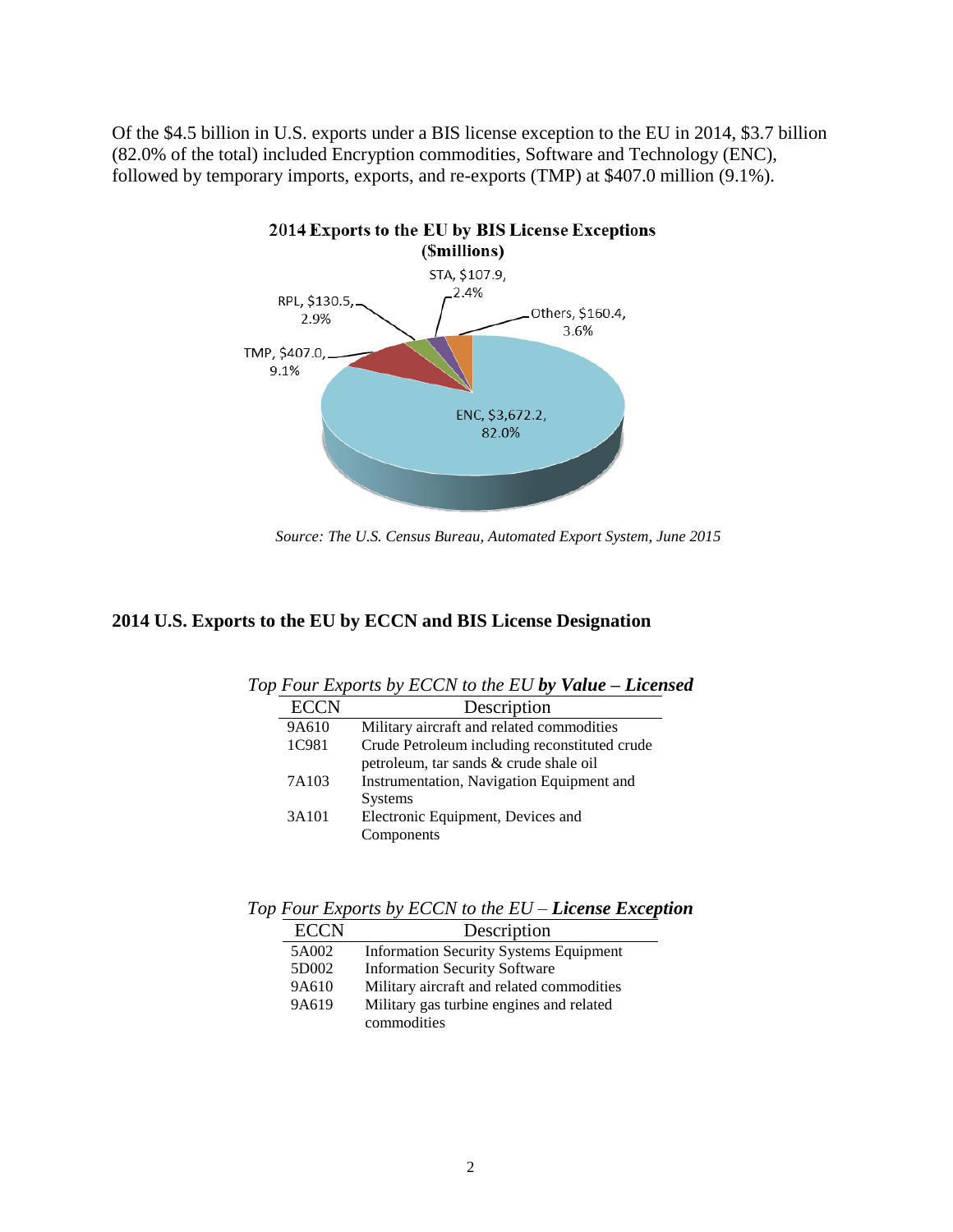| <b>ECCN</b> | Description                                   |
|-------------|-----------------------------------------------|
| 9A991       | Aircraft and gas turbine engines              |
| 5A991       | <b>Telecommunication Equipment</b>            |
| 5A992       | Low-Level Information Security Systems        |
|             | and Equipment                                 |
| 7A994       | <b>Navigation Direction Finding Equipment</b> |

*Top Four Exports by ECCN to the EU – NLR*

*Source: Automated Export System, June 2015*

### **Exports of Advanced Technology Products (ATP) to China**

In 2014, U.S. ATP exports to the EU valued \$74.4 billion, an 8.0% (\$5.5 billion) increase from 2013; U.S. ATP imports from the EU were \$79.8 billion, a 7.3% (\$5.4 billion) increase; and the trade deficit was \$5.3 billion, a 2.2% (\$121.0 million) decrease.



U.S. ATP Trade with the EU 2009-2014 **Smillions** 

*Source: The U.S. Census Bureau Trade Statistics, June 2015*

Advanced Technology Products (ATP) - Approximately 500 of some 22,000 Harmonized System commodity classification codes contain products from ten recognized high technology categories (e.g., biotechnology, aerospace).

Compared with 2013, there were increases of 56.0% in Biotechnology and 25.8% in Weapons exports. There were decreases of 8.3% in Life Science and 1.5% in Opto-Electronics exports.

In 2014, 26.9% (\$74.4 billion) of U.S. exports to the EU were considered ATP items. Of these, \$414.4 million (0.6%) was shipped under a BIS license.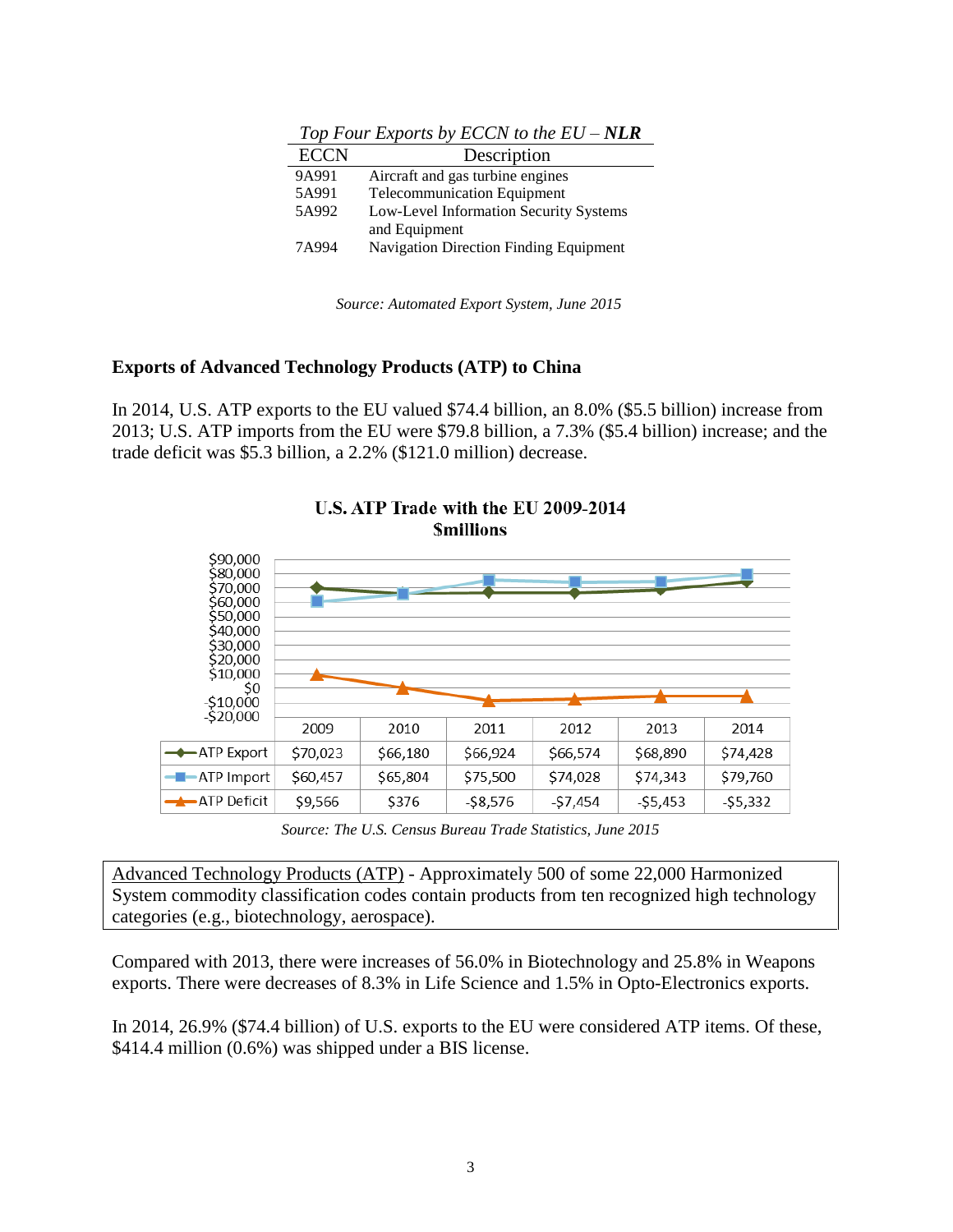## **BIS Licensing for Items Destined to the EU**

In 2014, BIS reviewed 4,778 export/re-export applications for the EU. Of these, 3,887 (81.3% of total applications) were approved and 12 (0.3%) were denied.

Licenses By Count for the EU



*Source: Commerce U.S. Exports Exporter Support System, March 2015*

Note: Figures above do not include deemed export applications.



#### Licenses by Value for the EU 2010-2014 **Smillions**

*Source: Commerce U.S. Exports Exporter Support System, March 2015*

In 2014, BIS approved 33 deemed export applications for the EU, compared to 978 worldwide.